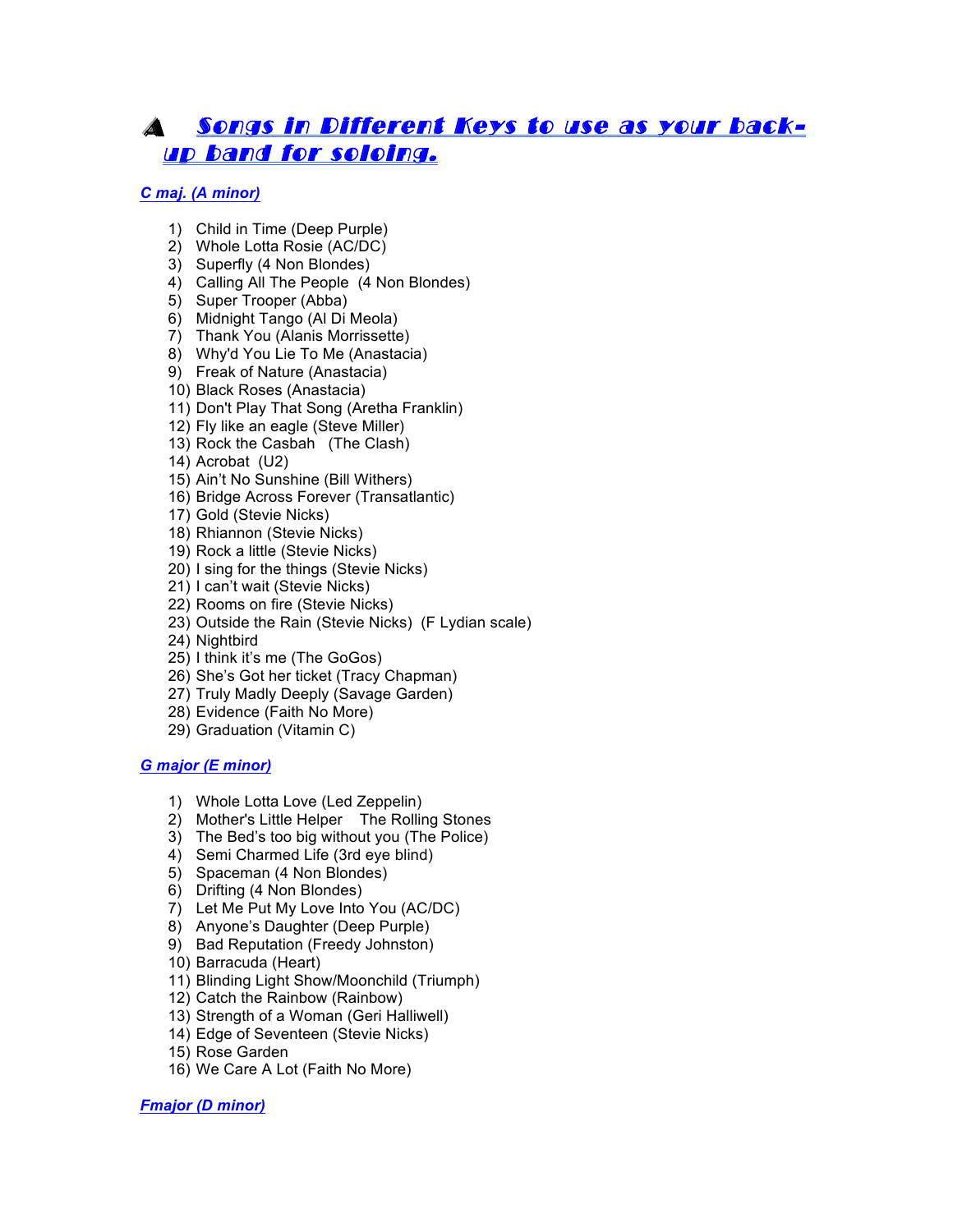- 1) Back for good (Take That)
- 2) Free Fallin' (Tom Petty / Stevie Nicks…)
- 3) Naked and Sacred (Chynna Phillips)
- 4) Talk to me (Stevie Nicks)
- 5) Beauty and the Beast (Stevie Nicks)

#### *Dmajor (B minor)*

- 1) Train (4Non Blondes)
- 2) Mamma Mia (Abba)
- 3) Back in Black (AC/DC)
- 4) Uncle Salty (Aerosmith)
- 5) Angel Face (Joan Osborne)
- 6) Boogie (UFO) (A mixo)
- 7) Buses and Trains (Bachelor Girl)
- 8) Twisted (Stevie Nicks)
- 9) Desert Angel (Stevie Nicks)
- 10) Stand Back (Stevie Nicks)
- 11) Tattoo (Jordin Sparks)

#### *Bb major (G minor)*

- 1) Roxanne (The Police)
- 2) Ob la di ob la da (The Beatles)
- 3) You Should be Dancing (The BeeGees)
- 4) A Heart Needs A Second Chance (38 Special)
- 5) She's A Rainbow (The Rolling Stones)
- 6) Alegiria (Cirque du Soleil)
- 7) Blue Denim (Stevie Nicks)
- 8) Bella Donna (Stevie Nicks)

#### *A major (F# minor)*

- 1) I'm so tired (The Beatles)
- 2) What's up (4 Non Blondes)
- 3) Take on me (A-Ha)
- 4) Fernando (Abba)
- 5) Dancing Queen (Abba)
- 6) Rock and roll ain't noise pollution (AC/DC)
- 7) It's late (Stevie Nicks)
- 8) The Highwayman (Stevie Nicks)
- 9) Enchanted (Stevie Nicks)
- 10) After the glitter fades (Stevie Nicks)

## *Eb major (C minor)*

- 1) When you say nothing at all (Allison Krauss)
- 2) Leather and Lace (Stevie Nicks)

## *E major (C# minor)*

- 1) Beast of Burden (Rolling Stones)
- 2) Gold and Braid (Stevie Nicks)

#### *Ab major (F minor)*